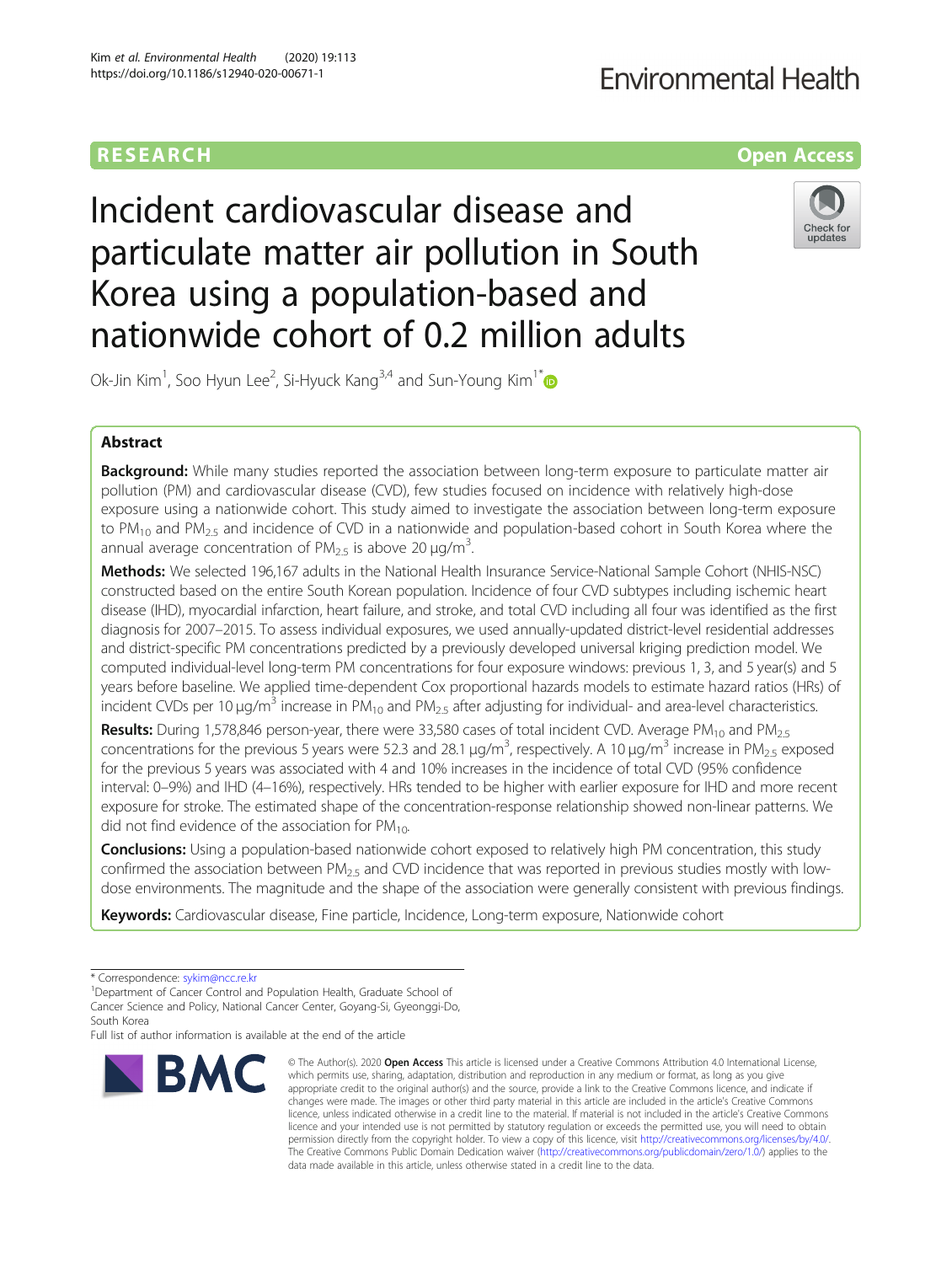### Background

Accumulating evidence suggests ambient particulate matter (PM) air pollution as a risk factor for cardiovascular disease (CVD) which is one of the major causes of mortality and public health burden worldwide. Several large cohort studies reported the association between long-term exposure to PM and cardiovascular mortality [[1](#page-10-0)–[6\]](#page-10-0). Recently, increasing numbers of studies focused on CVD incidence [[4,](#page-10-0) [7](#page-10-0)–[18](#page-10-0)]. However, these studies were mostly based on limited populations such as urban residents and older adults in a few developed countries of North America and Europe and/or a few specific subtypes of CVD.

Uncertainties remain about the magnitude of the association and its variation with high-dose exposure environments. The lack of evidence under high PM concentration has been indicated as a major limitation in completing a dose-response relationship for the full range of the global PM distribution [[19](#page-10-0)–[21](#page-10-0)]. To overcome this limitation, there has been a growing interest in Asian countries where PM air pollution is relatively high. Many Asian countries experienced dramatic and fast economic developments, leading to possibly somewhat different pollution sources, emissions, and chemical composition for PM compared to those under lowdose environments. Along with different sociodemographic characteristics and susceptibility, the pattern and magnitude of resulting health effects could also differ.

A national-scale and population-based cohort with annual updates of extended individual information over more than a decade in South Korea can elucidate the uncertainty in PM-associated disease incidence. The National Health Insurance Service-National Sample Cohort (NHIS-NSC) created from the National Health Insurance Database (NHID) for the entire South Korean population consists of one million people and their individual and biological information including annually updated residential addresses for 2002–2015 [\[22\]](#page-10-0). This rich information allows us to assess long-term exposure to PM incorporated with residential mobility and to evaluate the long-term effect of PM on CVD incidence after accounting for other risk factors.

In the present study, taking advantage of the nationwide population-based cohort of a million people with 14 years of follow-ups in South Korea, we attempted to answer important questions for CVD incidence attributable to PM in high-dose environments. Specifically, this study aimed to examine the association between longterm exposure to  $PM_{10}$  and  $PM_{2.5}$  and incident CVD and to assess their concentration-response relationships. We also investigated the different exposure windows and population characteristics to determine significant exposure period and susceptibility.

### **Methods**

### Study population

Our study population is based on the NHIS-NSC, an administrative nationwide cohort created from the NHID in South Korea (see Additional File [1:](#page-9-0) Figure S1) [\[22](#page-10-0)]. South Korea established a universal National Health Insurance (NHI) program in 1977 and expanded to the entire population in 2000. Based on the enormous health care information collected, the NHIS established the NHID and created the NHIS-NSC including approximately one million NHI subscribers and medical aid beneficiaries as of 2002 and their follow-up data for 2002–2013. As the second version available since 2017, NHIS-NSC 2.0 includes 14 years of follow-up data for two more years until 2015. The cohort provides districtlevel home addresses and demographic and socioeconomic characteristics updated annually. South Korea is composed of 7 metropolitan cities and 9 provinces at the provincial level in 2007. Each metropolitan city or province includes 5–48 districts with a total of 251–263 districts for  $2002-2015$  (average size:  $429 \text{ km}^2$  in  $2007$ , range: 3-[1](#page-9-0)818 km<sup>2</sup>) (see Additional file 1: Figure S2) [[23](#page-10-0), [24\]](#page-10-0). Basic biological, medical, and health behavior information are also available for a subset of the cohort who underwent the National Health Screening (NHS). The NHS service is offered biannually to employees of all ages and all the other citizens aged 40 years or older. Additional screening service is provided at the ages of 40 and 65 years considered as biologically significant ages over a lifetime.

Among one million total subjects of the NHIS-NSC 2.0, we selected 314,445 people who underwent the NHS for 2005–2007 to utilize CVD-related risk factors such as smoking or underlying diseases. Because the NHIS-NSC was not constructed as a CVD-free cohort, we determined the baseline as January 1, 2007, and selected the people who had not been diagnosed with any circulatory diseases for the 5 years of 2002–2006. This selection also allows relatively long periods of exposure for at least 5 years before CVD events and helps avoid possible outcome misclassification derived by our reliance on diagnostic code for outcome definition. We also applied additional inclusion criteria: 30–84 years old in 2007, as a risk group for CVD commonly used in previous studies; no severe disability grades; and complete information for addresses and all covariates. The final study population included 196,167 adults. None of these subjects were lost during the follow-up period, as our cohort was created based on the NHI which is the universal health care system.

#### Long-term exposure assessment

To assess individual long-term exposure to PM for NHIS-NSC subjects, we estimated district-specific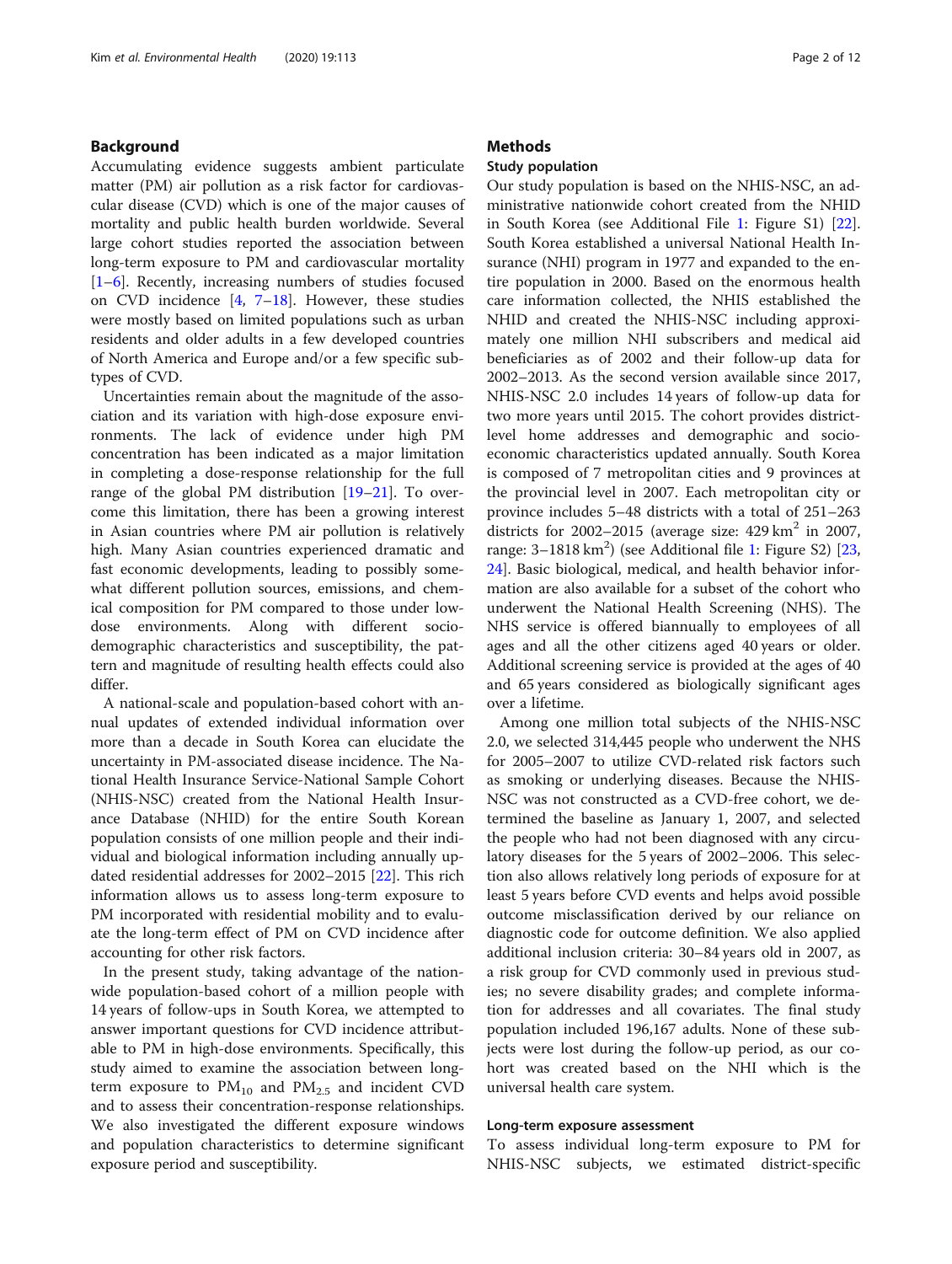annual-average  $PM_{10}$  and  $PM_{2.5}$  concentrations for 2002–2014 by using two different approaches. For  $PM_{10}$ , we predicted annual-average concentrations at 83,463 centroids of residential census tracts using a pointwise prediction model for South Korea (see Additional file [1](#page-9-0): Figure S3) [[25](#page-10-0)]. This nationwide prediction model was developed in a universal kriging framework including summary predictors of more than 300 geographic variables and spatial correlation based on air quality regulatory monitoring data for 2001–2015 in South Korea. The South Korean regulatory monitoring network included a total of 294 sites in 2010, located in about 60% of districts [\[26\]](#page-10-0). The model showed moderate performance with cross-validated  $\mathbb{R}^2$  of 0.45, which is comparable with  $R^2$ s of 0.37–0.62 in the nationwide  $PM_{10}$ models in the U.S., Europe, and Asia [\[27](#page-10-0)–[30\]](#page-11-0). Using predicted annual-average concentrations at census tract centroids, we computed an average concentration in each district as individual-level exposure, because address information in the NHIS-NSC is limited to the district level for confidentiality [[26\]](#page-10-0).

We predicted district-specific annual-average  $PM_{2.5}$ concentrations by using ratios of  $PM_{2.5}$  to  $PM_{10}$  and  $PM_{10}$  predictions [[31](#page-11-0)]. The ratio-based approach was frequently applied in previous studies, particularly when  $PM_{2.5}$  monitoring data were limited [[32](#page-11-0)–[35\]](#page-11-0). Their predictive ability was relatively high despite the simplicity of the approach. In South Korea, regulatory air quality monitoring data for  $PM_{2.5}$  are available only in Seoul and Busan, the first and second-largest metropolitan cities, before 2015 when nationwide data are available, as opposed to  $PM_{10}$  data nationally available since 2001. Using the data in Seoul for 2002–2014, we computed the ratio of annual average  $PM_{2.5}$  to  $PM_{10}$  at each site in Seoul, multiplied by the regional adjustment factor, and then multiplied by predicted district-specific annualaverage  $PM_{10}$  concentrations in the entire country for 2002–2014. The regional adjustment factor was calculated as the proportion of the ratio in Seoul to the ratio in each of the other metropolitan cities and provinces based on the data in 2015. We applied this factor to account for the difference in the ratio between Seoul and other areas, as the annual ratios for 2001–2014 were computed based on the monitoring data in Seoul. Our validation using  $PM_{2.5}$  data in Busan showed good model performance with  $R^2$  of 0.79.

### Incident cardiovascular disease

The incident CVD cases were defined as the first events of CVD during 2007–2015 among the NHIS-NSC subjects who had never been diagnosed with any circulatory diseases during 2002–2006. In the present study, we focused on four CVD subtypes that were reported for the association with long-term PM in previous studies of

CVD incidence: ischemic heart disease (IHD), myocardial infarction (MI), stroke, and heart failure. These four diseases were identified based on the International Classification of Disease 10th revision (ICD-10) code for primary or secondary diagnosis: I20-I25, I21-I23, I60-I64, and I50, respectively. Total CVD included all four CVD events, as often defined in previous cohort studies [[4,](#page-10-0) [6](#page-10-0), [36,](#page-11-0) [37\]](#page-11-0). For those who were diagnosed with more than one CVD, the earliest diagnosis was included.

#### Individual- and area-level covariates

We used various individual- and area-level characteristics obtained from the NHIS-NSC 2.0 and other national survey data as covariates in our health analysis. Individual-level covariates were sex, age, income in decile, insurance type, smoking status, frequency of alcohol use and physical exercise, body mass index (BMI), and preexisting comorbidity for diabetes, hyperlipidemia, and hypertension at baseline. These covariates were commonly included as confounders in previous cohort studies of PM and CVD [\[4](#page-10-0), [14,](#page-10-0) [15,](#page-10-0) [17,](#page-10-0) [36](#page-11-0)]. Preexisting comorbidity was identified based on blood tests and physical examination results in the NHS: fasting blood sugar level > 126 mg/dL for diabetes  $[38]$  $[38]$ , total cholesterol level > 240 mg/dL for hyperlipidemia  $[39]$  $[39]$ , and diastolic blood pressure > 140 mmHg or systolic blood pressure > 90 mmHg for hypertension [\[40\]](#page-11-0). We also included three area-level covariates that represent the socio-economic characteristics of residential districts at baseline in 2007. Three area-level covariates were district-specific percentages of elderly people  $(≥ 65 \text{ years})$ and high school graduates, and gross regional domestic product (GRDP). The proportion of the elderly was often used as an indicator of area-level socioeconomic status in South Korea based on high poverty rate and low economic activity of the elderly population [[41,](#page-11-0) [42](#page-11-0)]. Proportions of elderly people and high school graduates were obtained from the  $2000$  Census  $[43]$  $[43]$ , whereas GRDP was from general national statistics in 2005 [\[44](#page-11-0)]. We converted some individual-level covariates to categorical variables to represent non-linear relationships with CVD: young or older adults (30–64 or 65–84 years), four income groups (0–20, 20–50 50–80, or 80–100%), and non-obese or obese people (BMI <  $25$  or  $\geq 25$  kg/m<sup>2</sup>). We also categorized three area-level covariates into their quantiles (very low, low, high, or very high) based on the distribution across about 250 districts. Age was included as continuous and binary (30–64 vs. 65–84 years) variables.

### Statistical analysis

We used time-dependent Cox proportional hazards model with the time window of one year, and estimated hazard ratios (HRs) and 95% confidence intervals (CIs)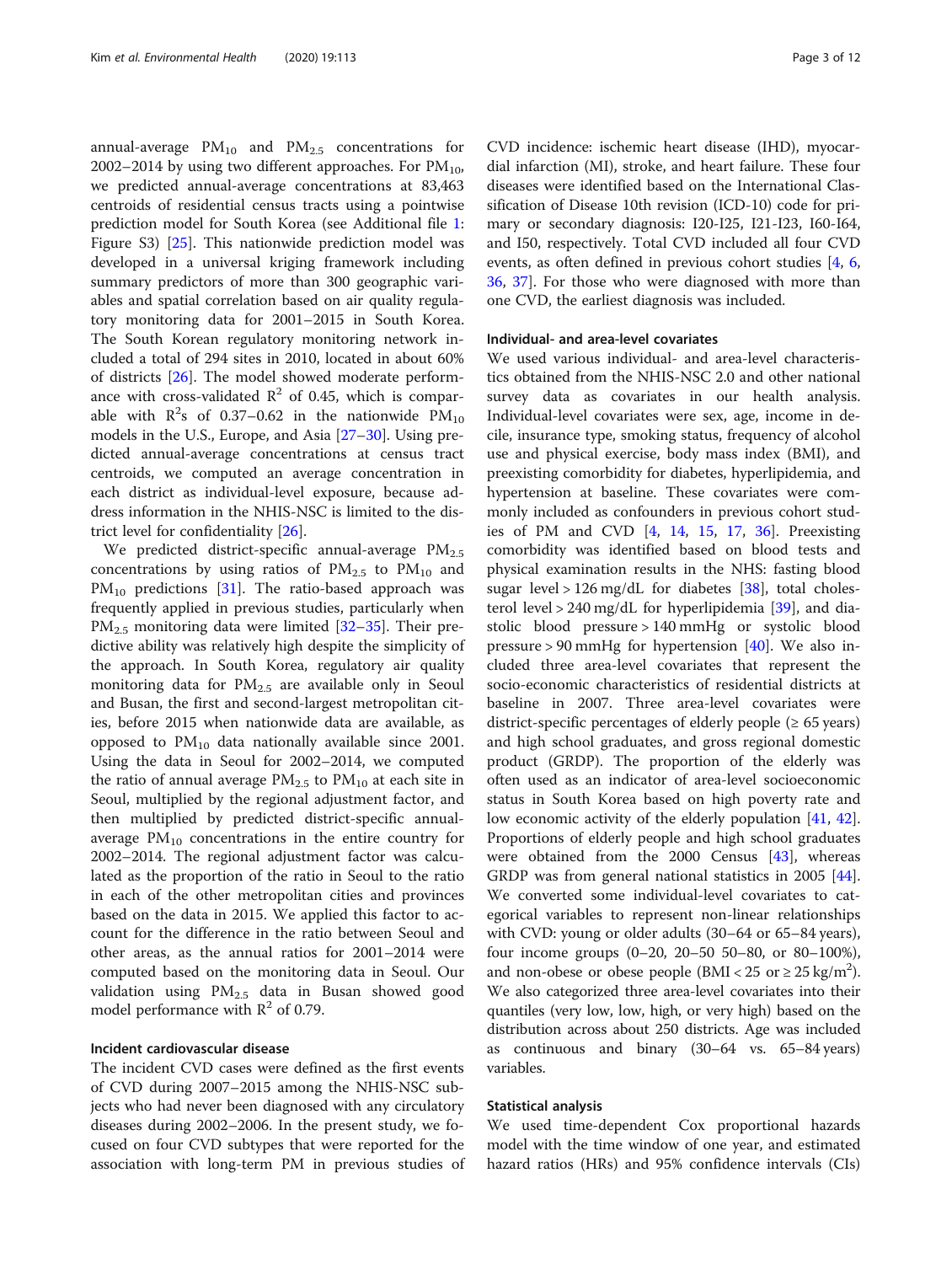of incidence of total CVD and four subtypes per 10 μg/  $m<sup>3</sup>$  increase in long-term PM<sub>10</sub> and PM<sub>2.5</sub> concentrations. We chose study-on-time as our time scale to account for the relationship between air pollution and time, as commonly applied in previous epidemiological studies of air pollution [[11](#page-10-0), [13,](#page-10-0) [45\]](#page-11-0). We assessed the long-term exposure of each subject for the previous 5 years by incorporating residential mobility and using predicted district-specific annual-average concentrations of  $PM_{10}$  and  $PM_{2.5}$ . We also applied two additional exposure periods as more recent exposure for the previous 1 and 3 years. In addition, as more early exposure, we employed the 5-years average for 2002–2006 before the baseline and applied time-constant Cox model. Separate analyses were performed by four exposure periods. All covariates except  $PM_{10}$  and  $PM_{2.5}$  were treated as being constant over time because biological and individual characteristics obtained from the NHS were irregularly available depending on subjects' participation in the NHS. The survival time of each subject was calculated from January 1, 2007, to the earliest date of CVD event, death, drop-out, or the end of follow-up on December 31, 2015.

We applied five health analysis models including progressively adjusted covariates. In model 1, we included sex, age, and long-term PM concentration. We added individual-level covariates such as income percentile, insurance type, smoking status, frequency of alcohol consumption and exercise, and obesity in model 2. Model 3 additionally included three preexisting diseases of hypertension, diabetes, and hyperlipidemia. In models 4 and 5, we added all three area-level variables to models 2 and 3. Model 5 was considered as our primary model. In addition, using the primary health analysis model and PM exposure for the previous 5 years, we explored the shape of the concentration-response (C-R) relationship between long-term exposure to PM and incident CVD [\[46](#page-11-0)].

To investigate susceptible subpopulation in the association, we performed stratified analyses by individuallevel characteristics, region, and area type. The region was classified into two categories of 7 metropolitan cities and 9 provinces, while the area type included urban, suburban, and rural areas  $[47]$  $[47]$ . As our focus lies in the identification of susceptible population subgroups more than the examination of the difference between subgroups, we investigated the association in each subgroup using stratified analysis instead of interaction analysis. However, we also determined the difference relying on the non-overlapping 95% CIs between subgroups [[48\]](#page-11-0).

For sensitivity analyses, we redefined the study area and incident CVD cases. Our exposure assessment relying on district averages may produce exposure measurement error in the national analysis because the area size of districts substantially varies across metropolitan cities and provinces (median size =  $35$  to  $580 \text{ km}^2$  in 2007) (see Additional file [1:](#page-9-0) Figure S4) [[23\]](#page-10-0). To assess this measurement error, we restricted our study area to the Seoul Metropolitan Area (SMA) including Seoul and its neighboring metropolitan city and province, Incheon and Gyeonggi-do, and compared to our primary findings in the national analysis. As the SMA consists of half of the South Korean population and 66 districts with relatively small sizes (median size =  $44 \text{ km}^2$  in 2007) [\[23\]](#page-10-0), this restricted analysis could allow us to avoid exposure measurement error resulting from assigning the same district-specific exposure to all the people living in a large district. Because the characteristics of districts in the SMA was relatively homogeneous, we did not adjust for area-level variables in our health analysis. Second, we restricted incident cases to CVD hospitalization by excluding moderate CVD cases. Together with our application of the 5-year CVD-free period, this restriction can help avoid possible misclassification driven by using medical claim data. Lastly, we added CVD deaths without previous CVD diagnoses to incident cases to include fatal CVD. All statistical analyses were carried out in SAS Enterprise Guide (version 7.13; SAS Institute Inc., Cary, NC, USA) and R (version 3.6.1, R Core Team 2014, Vienna, Austria).

#### Results

Table [1](#page-4-0) shows the summary statistics of individual- and area-level characteristics at baseline for 196,167 NHIS-NSC 2.0 subjects. The study population was predominantly middle-aged (mean: 46.6 years; standard deviation (SD): 11.0) and never smokers (67.7%). Almost half of the people (45.3%) lived in metropolitan cities. Current smokers and frequent alcohol users  $(\geq 3$  times/week) comprised 23.1 and 10.3%, respectively. The prevalence of hypertension, diabetes, and hyperlipidemia at baseline was 21.0, 6.4, and 12.0%, respectively. More than 70% of people lived in the districts where GRDP and the proportion of high school graduates were greater than the district median. A total of 33,580 subjects had one or more incident cardiovascular events during 1,578,846 person-years. Incidence of total CVD, IHD, MI, stroke, and heart failure were 21.3, 13.1, 0.9, 6.5, and 1.9 per  $10^3$ person-years, respectively.

The mean of individual-level long-term  $PM_{10}$  and  $PM_{2.5}$ concentrations of 196,167 subjects of the NHIS-NSC 2.0 for the previous 5 years were 52.3 and 28.1  $\mu$ g/m<sup>3</sup> (SD: 6.2) and 3.6), respectively (Table [2](#page-5-0)). Average long-term PM concentrations varied across four different exposure periods. Compared to the concentrations for relatively long periods for the previous 3 or 5 years,  $PM_{10}$  and  $PM_{2.5}$  concentrations for the previous 1 year showed slightly lower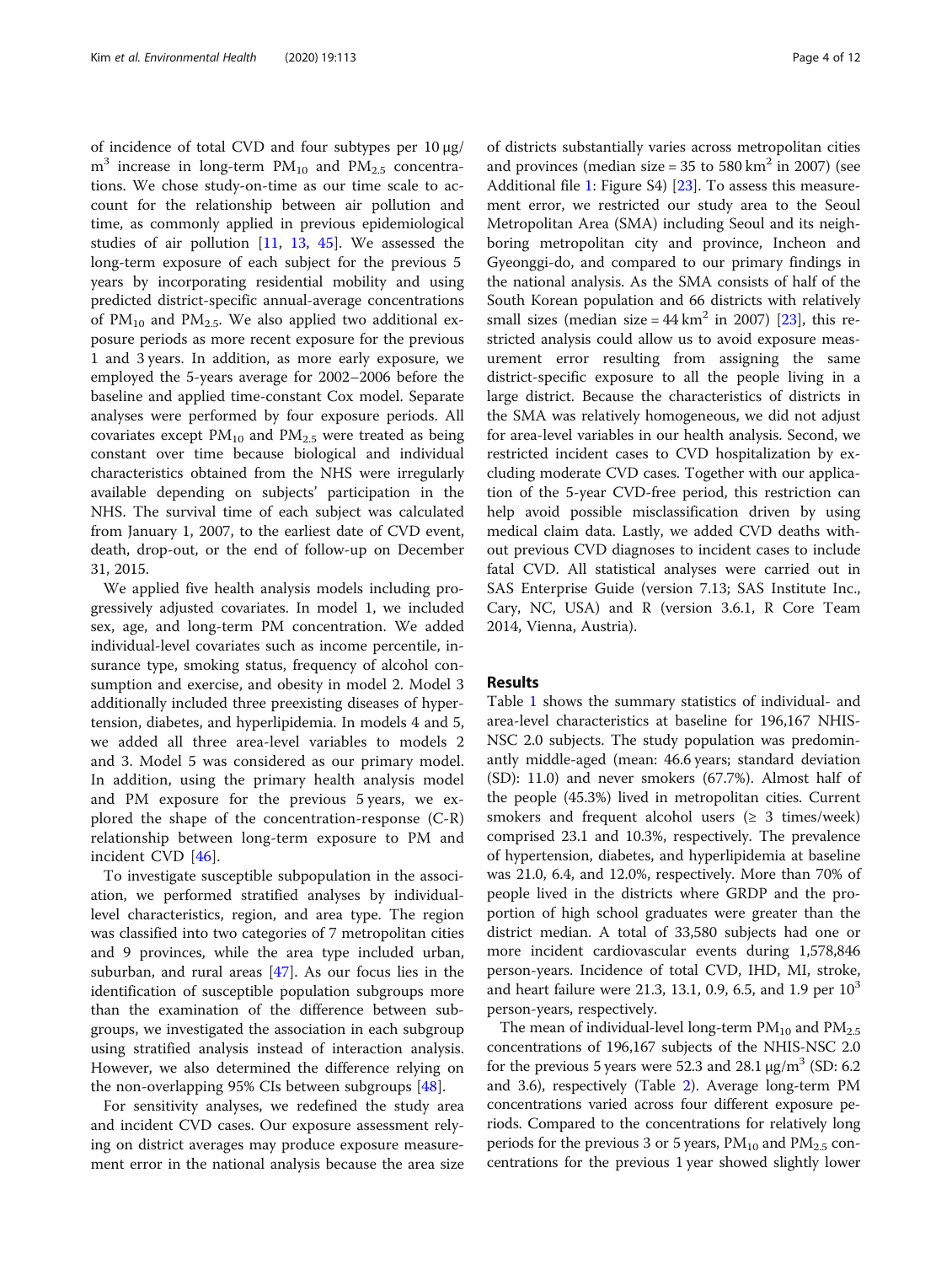| <b>Characteristics</b>                                                |                             | Total $(n = 196, 167)$ |
|-----------------------------------------------------------------------|-----------------------------|------------------------|
| Sex (%)                                                               | Male                        | 53.5                   |
| Average age (years, mean $\pm$ SD)                                    |                             | $46.6 \pm 11.0$        |
| Age (years, %)                                                        | $30 - 64$                   | 92.1                   |
| Income percentile <sup>a</sup> (%)                                    | $0 - 20%$                   | 11.8                   |
|                                                                       | 20-50%                      | 24.6                   |
|                                                                       | 50-80%                      | 36.9                   |
|                                                                       | 80-100%                     | 26.7                   |
| Insurance type (%)                                                    | Self-employed               | 40.3                   |
|                                                                       | Employee                    | 59.7                   |
| Smoking status (%)                                                    | Never                       | 67.7                   |
|                                                                       | Former                      | 9.2                    |
|                                                                       | Current                     | 23.1                   |
| Alcohol use (%)                                                       | $\geq$ 3 times/week         | 10.3                   |
| Physical activity (%)                                                 | $\geq$ 3 times/week         | 20.4                   |
| BMI (%)                                                               | $\geq$ 25 kg/m <sup>2</sup> | 33.4                   |
| Comorbidity (%)                                                       | Hypertension                | 21.0                   |
|                                                                       | <b>Diabetes</b>             | 6.4                    |
|                                                                       | Hyperlipidemia              | 12.0                   |
| Region (%)                                                            | Metropolitan cities         | 45.3                   |
|                                                                       | Provinces                   | 54.7                   |
| Gross Regional Domestic Products <sup>b</sup> (%)                     | Very low                    | 8.0                    |
|                                                                       | Low                         | 17.7                   |
|                                                                       | High                        | 36.0                   |
|                                                                       | Very High                   | 38.3                   |
| Percent of the high school graduated or more <sup>c</sup> (%)         | Very low                    | 9.9                    |
|                                                                       | Low                         | 15.9                   |
|                                                                       | High                        | 34.4                   |
|                                                                       | Very High                   | 39.9                   |
| Percent of the elderly <sup>d</sup> (%)                               | Very low                    | 37.6                   |
|                                                                       | Low                         | 35.9                   |
|                                                                       | High                        | 16.1                   |
|                                                                       | Very High                   | 10.3                   |
| Cardiovascular disease (n, incidence per 10 <sup>3</sup> person-year) | Total                       | 33,580 (21.3)          |
|                                                                       | Ischemic heart disease      | 20,604 (13.1)          |
|                                                                       | Myocardial infarction       | 1367 (0.9)             |
|                                                                       | Stroke                      | 10,201 (6.5)           |
|                                                                       | Heart Failure               | 3033 (1.9)             |

<span id="page-4-0"></span>Table 1 Descriptive statistics of individual- and area-level characteristics of 196,167 subjects of the National Health Insurance Service-National Sample Cohort 2.0 in South Korea for 2007–2015

Abbreviations: SD standard deviation; BMI body mass index<br><sup>a</sup> NHIS-NSC provided income as percentiles ("The manual for User of the National Health Insurance Service of National Sample Cohort Database")<br><sup>b</sup> Gross regional USD) based on the distribution across approximately 250 districts

 $\epsilon$  Percent of high school graduates was categorized as very low (< 34.3%), low (34.3–46.6%), high (46.6–53.2%), and very high (≥ 53.2%) based on the distribution across approximately 250 districts<br><sup>d</sup> Percent of the elderly aged 65 years or more was categorized as very low (< 5.4%), low (5.4–8.2%), high (8.2–14.9%), and very high (≥14.9%) based on the

distribution across approximately 250 districts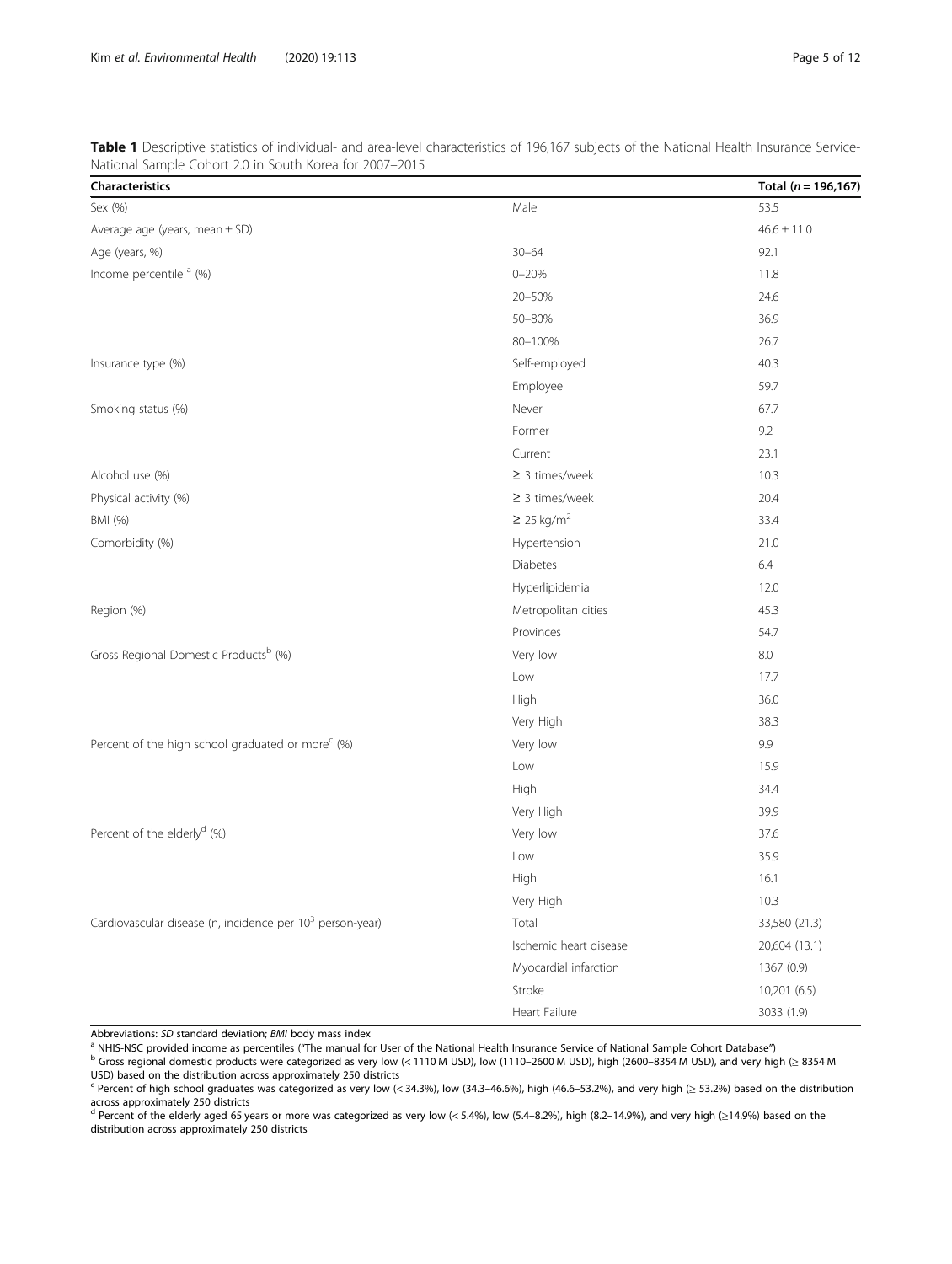| <b>Pollutants</b> | <b>Exposure period</b>               | Mean $\pm$ SD  | Interquartile range | Range         |
|-------------------|--------------------------------------|----------------|---------------------|---------------|
| $PM_{10}$         | Previous 1 year                      | $50.5 \pm 6.8$ | 9.2                 | 33.6-76.0     |
|                   | Previous 3 years                     | $51.2 \pm 6.4$ | 10.1                | 33.8-74.2     |
|                   | Previous 5 years                     | $52.3 \pm 6.2$ | 9.7                 | 36.6-74.2     |
|                   | 5 years before baseline <sup>a</sup> | $55.7 \pm 6.6$ | 11.4                | 38.4-71.4     |
| $PM_{25}$         | Previous 1 year                      | $26.4 \pm 3.1$ | 4.2                 | 18.0-38.1     |
|                   | Previous 3 years                     | $27.5 \pm 3.9$ | 5.1                 | 18.8-40.8     |
|                   | Previous 5 years                     | $28.1 \pm 3.6$ | 5.5                 | 19.0-39.8     |
|                   | 5 years before baseline <sup>a</sup> | $31.2 \pm 3.4$ | 4.5                 | $21.2 - 39.8$ |

<span id="page-5-0"></span>**Table 2** Descriptive statistics of long-term PM<sub>10</sub> and PM<sub>2.5</sub> concentrations (µg/m<sup>3</sup>) of 196,167 subjects of the National Health Insurance Service-National Sample Cohort 2.0 in South Korea for 2007–2015 by four exposure periods

Abbreviations: PM<sub>10</sub> particulate matter 10 µm or less in diameter. PM<sub>2.5</sub> particulate matter 2.5 µm or less in diameter. SD standard deviation

5 years before baseline, 5-year average PM concentration for 2002–2006 before the baseline in 2007

means (50.5 and  $26.4 \,\mathrm{\upmu g/m^3}$ ). The early exposure for 2002–2006 showed highest means (55.7 and 31.2  $\mu$ g/m<sup>3</sup>).

Table 3 shows HRs and 95% CIs of incidence of total CVD and four subtypes for individual-level concentrations of  $PM_{10}$  and  $PM_{2.5}$  over the previous 5 years. Using our primary model, model 5, we found a marginal association between  $PM<sub>2.5</sub>$  and total incident CVDs after adjusting for individual- and area-level characteristics (HR: 1.04 (95% CI: 1.00,1.09)). The effect estimates were higher for IHD and MI, showing 10 and 11% increases for a 10 μg/m<sup>3</sup> increase in PM<sub>2.5</sub> (95% CI: 1.04,1.16 and 0.90,1.37, respectively), although the association for MI was statistically non-significant. Different from three subtypes, heart failure showed a significantly negative association. HRs were generally higher in models 4 and 5, where area-level confounders were additionally adjusted, compared to those in model 3 including individual confounders only. The estimated C-R relationship for  $PM_{2.5}$ showed non-linear patterns with total CVD and IHD. HRs were close to 1 below 30  $\mu$ g/m<sup>3</sup> and modestly increased until approaching the plateau at about  $40 \mu g/m^3$ (see Additional file [1:](#page-9-0) Figure S5, Figure S6). For  $PM_{10}$ , we did not find any associations for total CVD (HR:1.00 (95% CI: 0.98,1. 02)) and four subtypes.

In the comparison to recent exposure for the previous 1 or 3 years and early exposure for 2002–2006, HRs for total CVD were consistent with that using the exposure for the previous 5 years (Fig. [1](#page-6-0)). However, CVD subtypes showed somewhat different patterns: higher HRs for early exposure with IHD and MI and for recent exposure with stroke. Figure [2](#page-7-0) shows subgroup analyses for the association between  $PM_{2.5}$  for the previous 5 years and incident total

**Table 3** Adjusted hazard ratios and 95% confidence intervals of incident cardiovascular diseases for a 10 μg/m<sup>3</sup> increase in longterm PM<sub>10</sub> and PM<sub>2.5</sub> concentrations for the previous 5 years by five health analysis models in 196,167 subjects of the National Health Insurance Service-National Sample Cohort 2.0 in South Korea for 2007–2015

| <b>Pollutants</b> | Cardiovascular<br>event | Hazard ratio (95% confidence interval) |                      |                      |                      |                     |
|-------------------|-------------------------|----------------------------------------|----------------------|----------------------|----------------------|---------------------|
|                   |                         | Model 1 <sup>a</sup>                   | Model 2 <sup>b</sup> | Model 3 <sup>c</sup> | Model 4 <sup>d</sup> | Model5 <sup>e</sup> |
| $PM_{10}$         | Total                   | 0.97(0.95,0.99)                        | 0.97(0.96,0.99)      | 0.96(0.94,0.98)      | 1.00 (0.98,1.03)     | 1.00 (0.98,1.02)    |
|                   | Ischemic heart disease  | 1.01 (0.98,1.03)                       | 1.00 (0.97,1.03)     | 1.00 (0.97,1.02)     | 1.01(0.98, 1.03)     | 1.00 (0.97,1.03)    |
|                   | Myocardial Infarction   | 0.95(0.86, 1.05)                       | 0.95(0.86, 1.05)     | 0.94(0.85,1.04)      | 0.97(0.87,1.09)      | 0.96(0.86, 1.08)    |
|                   | Stroke                  | 0.94(0.90, 0.97)                       | 0.94(0.91,0.98)      | 0.94(0.91,0.98)      | 1.01 (0.98,1.04)     | 1.01(0.97,1.05)     |
|                   | Heart Failure           | 0.84(0.78,0.90)                        | 0.84(0.79,0.90)      | 0.84(0.78,0.90)      | 0.96(0.89,1.04)      | 0.96(0.89, 1.04)    |
| PM <sub>25</sub>  | Total                   | 1.00 (0.96,1.04)                       | 1.00 (0.97,1.04)     | 1.00(0.97,1.04)      | 1.04 (1.00,1.09)     | 1.04 (1.00,1.09)    |
|                   | Ischemic heart disease  | 1.10(1.05, 1.16)                       | 1.10(1.05, 1.15)     | 1.10(1.05,1.15)      | 1.10(1.05, 1.15)     | 1.10(1.04, 1.16)    |
|                   | Myocardial Infarction   | 1.06 (0.88,1.28)                       | 1.06 (0.88,1.28)     | 1.05(0.87,1.27)      | 1.11(0.90, 1.37)     | 1.11(0.90, 1.37)    |
|                   | Stroke                  | 0.92(0.86, 0.99)                       | 0.94(0.87,1.00)      | 0.93(0.87,1.00)      | 1.01 (0.94,1.09)     | 1.01 (0.94,1.09)    |
|                   | Heart Failure           | 0.69(0.61, 0.79)                       | 0.71(0.62,0.80)      | 0.71(0.62,0.81)      | 0.84(0.73,0.96)      | 0.84(0.73,0.96)     |

Abbreviations: PM<sub>10</sub> particulate matter 10 µm or less in diameter. PM<sub>2.5</sub> particulate matter 2.5 µm or less in diameter. Total included four subtypes of cardiovascular diseases: ischemic heart disease, myocardial infarction, stroke, and heart failure

<sup>a</sup> Model 1: PM<sub>10</sub> or PM<sub>2.5</sub>, sex, and age<br><sup>b</sup> Model 2: Model 1 + income, smoking, alcohol use, obese, and physical activity

 $\epsilon$  Model 3: Model 2 + comorbidity of hypertension, diabetes, or hyperlipidemia

<sup>d</sup> Model 4: Model 2 + area-level gross regional domestic products, percent of high school graduated or more, and percent of the elderly

<sup>e</sup> Model 5: Model 3 + area-level gross regional domestic products, percent of high school graduated or more, and percent of the elderly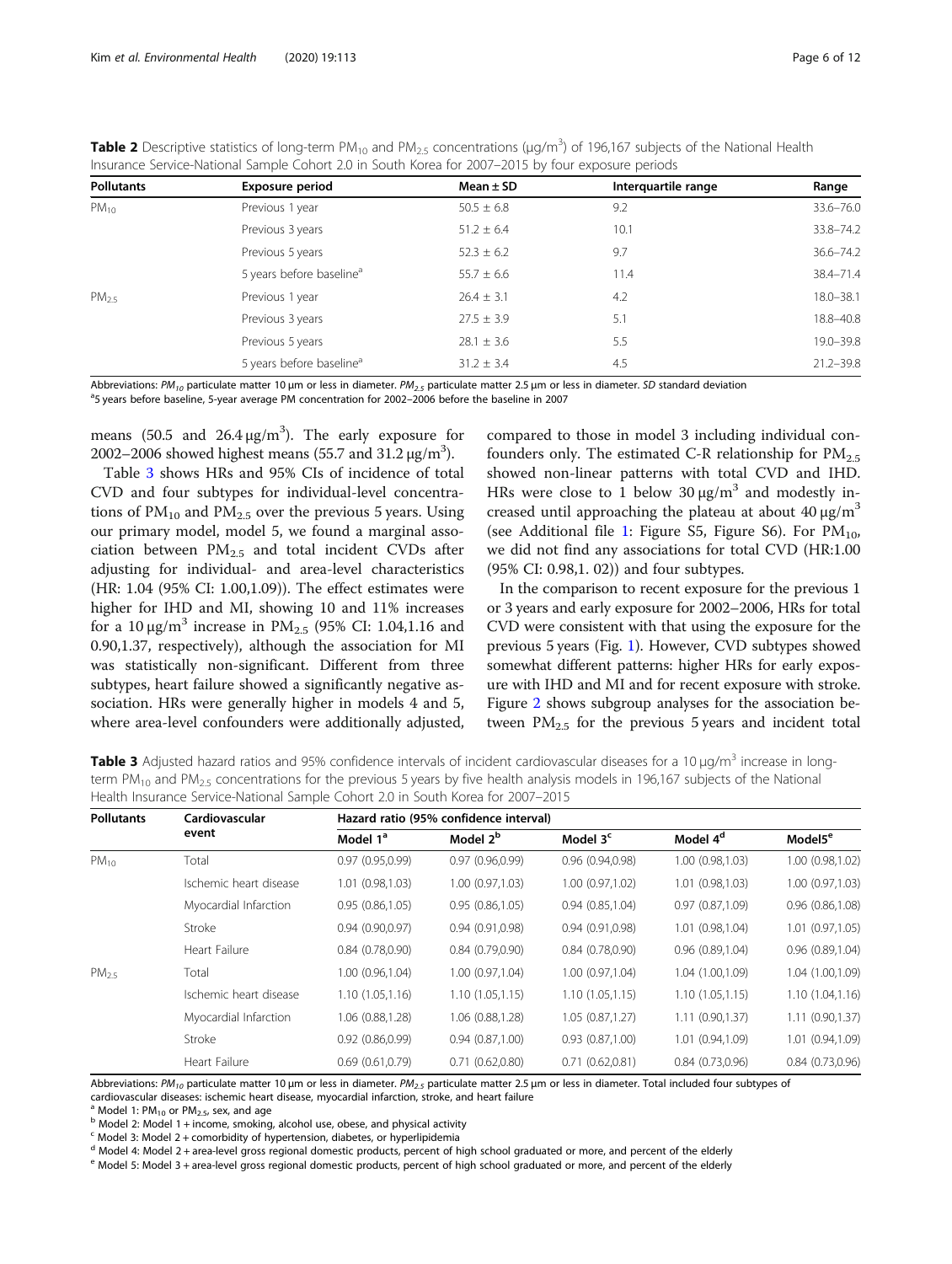<span id="page-6-0"></span>

CVD by individual and areal characteristics. We found significantly positive associations for the people who were female, hypertensive patients, and residents in metropolitan cities or urban areas, while marginal associations were observed for never smokers, light alcohol drinkers, hyperlipidaemic patients, and rural residents.

When we restricted the study area to the SMA, findings were generally consistent with the primary findings for the entire country. Effect estimates increased particularly for  $PM_{10}$  and stroke and for both PM and heart failure but became mostly statistically non-significant, possibly because of the reduced power (see Additional file [1](#page-9-0): Table S1). When we redefined our incident cases to hospital admissions, effect estimates dramatically decreased (see Additional file [1](#page-9-0): Table S2, Figure S7). Defining incident CVDs based on CVD diagnosis as well as CVD death did not alter our findings of the primary analysis using CVD diagnosis only (see Additional file [1](#page-9-0): Table S3, Figure S8).

### **Discussion**

Using the population-based nationwide cohort of about 0.2 million adults over 9 years in South Korea, this study investigated the association between long-term exposure

to PM and incident cardiovascular diseases. This cohort particularly strengthened our investigation based on annually-updated address information and an extended set of individual- and area-level confounders for the people who were sampled from the entire South Korean population and exposed to the high level of PM greater than 50 and 25  $\mu$ g/m<sup>3</sup> of annual average PM<sub>10</sub> and PM<sub>2.5</sub> concentrations, respectively. Our results showed the positive association of the incidence of total CVD and IHD with long-term exposure to  $PM_{2.5}$ . The shape of this association was non-linear. The exposure period related to increased risk estimates tended to vary by CVD subtypes with early exposure for stroke and delayed exposure for IHD and MI. Potential susceptible populations were females, urban residents, and patients with hypertension.

As one of a few nationwide population-based studies of the association between long-term exposure to PM and incidence of CVD in Asia, we provided evidence of the association with  $PM_{2.5}$  but not with  $PM_{10}$ . To compare our results with previous findings, we summarized large cohort studies of PM and CVD incidence in Table S4. Although many studies of long-term  $PM_{2.5}$  or  $PM_{10}$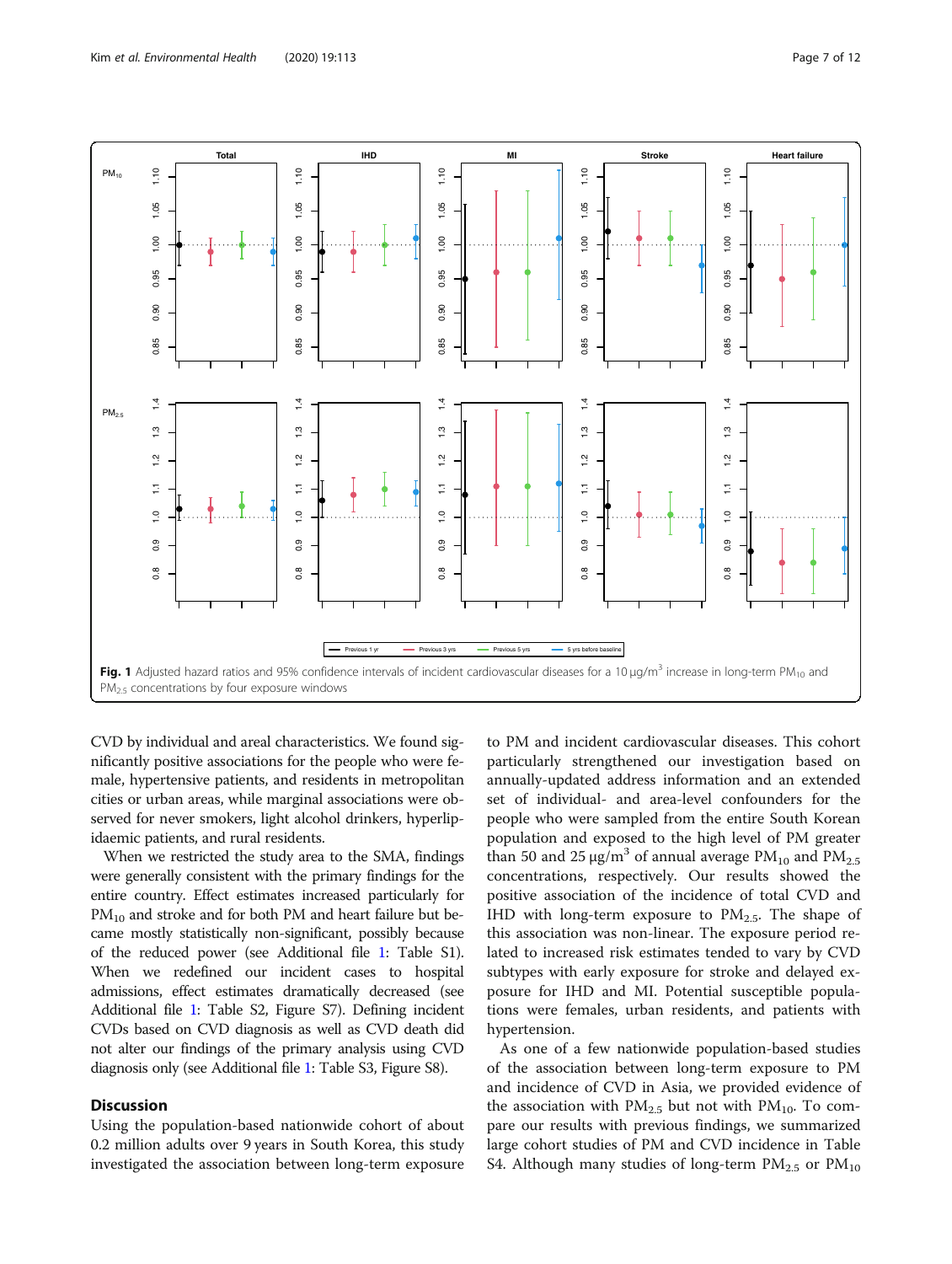<span id="page-7-0"></span>

| PM2.5: adjusted HR of total CVD (95% Confidence Interval)                                                                                                                                                                           |                                                                  |   |  |                                                                                                             |
|-------------------------------------------------------------------------------------------------------------------------------------------------------------------------------------------------------------------------------------|------------------------------------------------------------------|---|--|-------------------------------------------------------------------------------------------------------------|
| Subgroup                                                                                                                                                                                                                            | No. of Patients (%)                                              |   |  | HR (95% CI)                                                                                                 |
| Total                                                                                                                                                                                                                               | 196,167 (100)                                                    |   |  | 1.04(1, 1.09)                                                                                               |
| Sex<br>Male<br>Female                                                                                                                                                                                                               | 105,146 (53.6)<br>91,218 (46.5)                                  |   |  | 1.01 (0.95, 1.07)<br>1.08 (1.02, 1.15)                                                                      |
| Age<br>30-64<br>65-84                                                                                                                                                                                                               | 183,612 (93.6)<br>12,555 (6.4)                                   |   |  | 1.04 (0.99, 1.09)<br>1.05 (0.96, 1.15)                                                                      |
| Income percentile<br>0-20%<br>20-50%<br>50-80%<br>80-100%                                                                                                                                                                           | 22,952 (11.7)<br>48,257 (24.6)<br>72,974 (37.2)<br>51,984 (26.5) | л |  | 0.98 (0.87, 1.1)<br>1.03 (0.95, 1.12)<br>1.07 (0.99, 1.14)<br>1.06 (0.98, 1.15)                             |
| Type of HI<br>Self-emplyed<br>Employee                                                                                                                                                                                              | 78,074 (39.8)<br>118,093 (60.2)                                  |   |  | 1.06 (0.99, 1.12)<br>1.03 (0.97, 1.09)                                                                      |
| Smoking status<br>Never<br>Former<br>Current                                                                                                                                                                                        | 132,413 (67.5)<br>18,047 (9.2)<br>45,707 (23.3)                  |   |  | $\begin{array}{c} 1.05 \ (1 \ , \ 1.1) \\ 1.08 \ (0.93 \ , \ 1.24) \\ 1.01 \ (0.92 \ , \ 1.11) \end{array}$ |
| Alcohol use<br><3 times<br>≥3 times                                                                                                                                                                                                 | 176, 354 (89.9)<br>19, 813 (10.1)                                |   |  | $1.05(1, 1.1)$<br>$1.01(0.89, 1.14)$                                                                        |
| Physical activity<br><3 times<br>≥3 times                                                                                                                                                                                           | 156, 345 (79.7)<br>39, 822 (20.3)                                |   |  | 1.04 (0.99, 1.09)<br>1.04 (0.95, 1.14)                                                                      |
| <b>BMI</b><br>$<$ 25kg/m2<br>$>=25$ ka/m2                                                                                                                                                                                           | 131,628 (67.1)<br>64,539 (32.9)                                  |   |  | 1.05(0.99, 1.11)<br>1.04(0.97, 1.11)                                                                        |
| HT<br>None<br>Yes                                                                                                                                                                                                                   | 157,326 (80.2)<br>38,841 (19.8)                                  |   |  | 1.02 (0.97, 1.07)<br>1.1 (1.02, 1.18)                                                                       |
| DB<br>None<br>Yes                                                                                                                                                                                                                   | 184,593 (94.1)<br>11,574 (5.9)                                   |   |  | 1.04 (0.99, 1.09)<br>1.05 (0.92, 1.2)                                                                       |
| <b>HL</b><br>None<br>Yes                                                                                                                                                                                                            | 173,215 (88.3)<br>22,952 (11.7)                                  |   |  | $1.04(1, 1.09)$<br>$1.04(0.94, 1.16)$                                                                       |
| Region<br>Metropolitan cities<br>Provinces                                                                                                                                                                                          | 107,284 (54.7)<br>88,883 (45.3)                                  |   |  | 1.18 (1.07, 1.3)<br>1.02 (0.96, 1.08)                                                                       |
| Area type<br>Urban<br>Suburban<br>Rural                                                                                                                                                                                             | 121,231 (61.8)<br>47,080 (24)<br>28,052 (14.3)                   |   |  | 1.12(1.04, 1.2)<br>0.91(0.84, 1)<br>1.1(1, 1.21)                                                            |
| 0.825 0.85 0.875 0.9 0.925 0.95 0.975 1 1.025 1.05 1.075 1.1 1.125 1.15 1.175 1.2 1.225 1.25 1.275 1.3                                                                                                                              |                                                                  |   |  |                                                                                                             |
| Fig. 2 Adjusted hazard ratios and 95% confidence intervals of total incident cardiovascular diseases for a 10 $\mu q/m^3$ increase in long-term PM <sub>2.5</sub>                                                                   |                                                                  |   |  |                                                                                                             |
| concentrations for the previous 5 years stratified by sex, age, income, insurance type, smoking status, alcohol use, physical activity, obese, co-<br>morbidity of hypertension, diabetes, and hyperlipidemia, region, or area type |                                                                  |   |  |                                                                                                             |
|                                                                                                                                                                                                                                     |                                                                  |   |  |                                                                                                             |

reported positive associations with CVD mortality [[18](#page-10-0), [36,](#page-11-0) [49](#page-11-0)], studies focusing on CVD incidence showed inconsistent results between  $PM_{2.5}$  and  $PM_{10}$ , as shown in our study. Effect estimates of  $PM_{10}$  were generally positive but statistically non-significant [[4,](#page-10-0) [6,](#page-10-0) [7](#page-10-0), [12,](#page-10-0) [50\]](#page-11-0), with some studies of significantly negative effect estimates [[12,](#page-10-0) [13,](#page-10-0) [50\]](#page-11-0). A recent systematic review also reported the association with both CVD mortality and incidence for  $PM_{2.5}$  but only with CVD mortality for  $PM_{10}$  [[51\]](#page-11-0). These findings of the stronger association for  $PM_{2.5}$  compared to  $PM_{10}$  could be explained by biological plausibility based on the smaller size of  $PM_{2.5}$  [[52\]](#page-11-0) and/or reduced exposure misclassification owing to high prediction ability of individual-level exposure [\[53](#page-11-0)]. In addition, while PM concentration is higher in South Korea than in North America and Europe, the magnitude of our effect estimates was similar to those under low concentration environments. This suggests a non-linear C-R

relationship with consistent risks above a relatively low exposure level.

Our analysis focusing on the SMA generally showed consistent findings with increased effect estimates compared to those in the nationwide analysis. Most U.S. studies that showed positive associations were predominantly based on urban, white, and/or female populations [[4,](#page-10-0) [14](#page-10-0), [36\]](#page-11-0). In contrast, a few population-based cohort studies reported null or negative associations as shown in our results [[7,](#page-10-0) [10,](#page-10-0) [12](#page-10-0)]. Likewise, when we restricted our study area to the SMA, the  $PM_{10}$  effect estimates which were close to 1 or negative in the national analysis became positive for total and subtype CVD. This difference could be in part due to lower CVD incidence and higher PM concentration in the SMA that is mostly made up of urban areas and the reverse pattern in the non-SMA largely composed of suburban and rural areas (see Additional file [1](#page-9-0): Table S5). In particular, the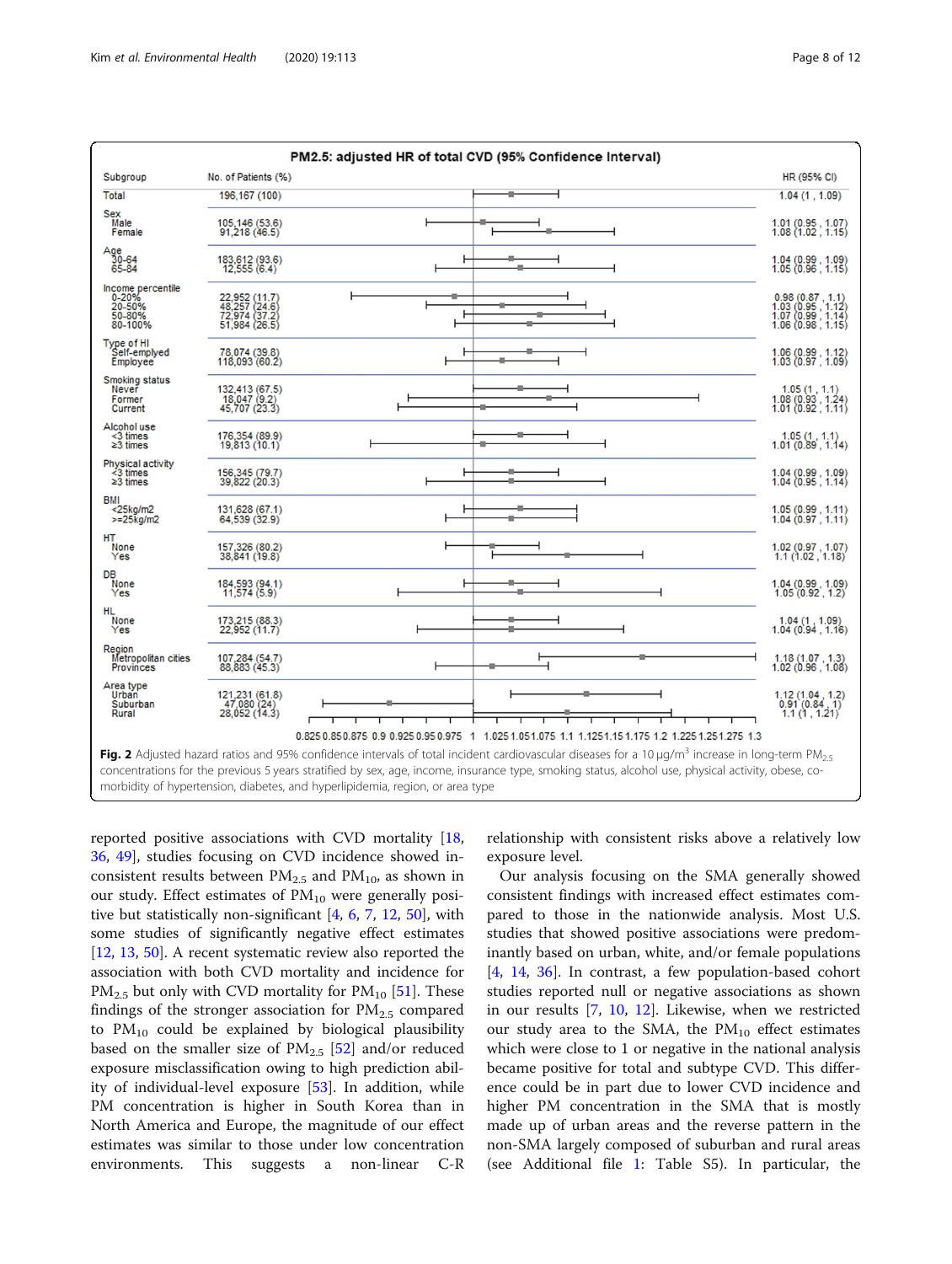incidence of heart failure in the non-SMA was twice as many as that in the SMA: this much higher incidence, compared to other CVD subtypes, along with low exposure in the non-SMA possibly resulted in the negative association with  $PM_{2.5}$  in the nationwide analysis. Although we aggressively adjusted for individual and area-level confounders, these may not be sufficient to account for different characteristics across regions. It is also possible that the findings in the non-SMA were affected by exposure misclassification resulting from the application of district-average exposure to large rural districts.

Our results of the negative association using hospitalization may indicate a unique feature of hospitalization rather than a protective effect. Our sensitivity analysis that restricted incident CVD to hospitalization showed a substantial decrease in effect estimates with significantly negative effect estimates of total CVD, IHD, and stroke (see Additional file [1:](#page-9-0) Table S2, Figure S7). Some previous studies based on medical records or claim data used hospital admission to reduce the possibility of outcome misclassification [[10](#page-10-0), [11](#page-10-0), [54](#page-11-0)]. However, when we restricted to the people who had been hospitalized for CVD, they tended to live more in suburban or rural areas and be exposed to lower PM concentration compared to the total population (see Additional file [1](#page-9-0): Table S6). Although this population was older and had less healthy behaviors indicating possible susceptibility to the CVD risk of PM, their lower exposure or exposure misclassification might have played a more important role resulting in the negative association.

Identifying a critical period of exposure to PM associated with CVD incidence can provide practical guidance to avoid the adverse cardiovascular effect of air pollution. In our results using the four exposure periods from the previous 1 year to the 5 years before baseline, effect estimates were generally consistent for total CVD but varied slightly across subtypes. Higher effect estimates of stroke for the previous 1 to 5 years of exposure indicate relatively acute response to PM. On the contrary, IHD and MI showed increased effect estimates as the exposure period was extended up to the 5 years before baseline. At least four previous studies compared the effect estimates of long-term PM on CVD mortality or morbidity across various exposure periods [\[6](#page-10-0), [13](#page-10-0), [14](#page-10-0), [36](#page-11-0)]. These studies were all based on the Nurses' Health Study cohort that updated address information biennially and investigated different exposure windows from the previous 1 to 120 months. In their findings, PM exposures for the previous 12 to 48 months gave positive effect estimates whereas there were no or negative associations with more recent or distant exposures. The high contribution of relatively recent exposure compared to

early exposure consistently found in the Nurses' Health Study and our cohort, especially for stroke, indicates a possible underestimation of risk for CVD incidence using baseline exposure that was commonly applied in many previous studies [[4,](#page-10-0) [7](#page-10-0)–[12,](#page-10-0) [15](#page-10-0), [37](#page-11-0), [50](#page-11-0), [55](#page-11-0)].

In our subgroup analysis, we observed the association in females, patients with hypertension, and urban residents. These high-risk subgroups were also found in previous studies of PM and CVD. U.S. studies using female cohorts consistently reported the association between long-term PM exposure and incident CVD [[4,](#page-10-0) [6,](#page-10-0) [14](#page-10-0), [36](#page-11-0)]. A study that focused on gender difference showed a greater risk of fatal coronary heart disease in females than males [\[9](#page-10-0)]. Most Northern American cohort studies that reported the association were conducted in metropolitan urban areas [\[4](#page-10-0), [6](#page-10-0), [9,](#page-10-0) [14,](#page-10-0) [36\]](#page-11-0), whereas some population-based or nationwide studies reported negative results [[7](#page-10-0), [10](#page-10-0), [12\]](#page-10-0). As hypertension is a well-known risk factor for CVD [\[56\]](#page-11-0), the adverse effect of PM on CVD could be larger in hypertensive patients. In addition, there was a marginal association among never smokers, light alcohol drinkers, and rural residents. High risk of PM in never smokers may be due to the absence of other strong risk factors of CVD such as smoking [[15\]](#page-10-0). We found significantly and marginally positive associations in urban and rural districts, respectively, while there was a marginally negative association in suburban districts. While high risk in the urban population can be explained by high exposure, high risk in the rural population exposed to relatively low PM air pollution could be related to high susceptibility [[57](#page-11-0)]. Interestingly, although exposure to PM was lower both in rural and suburban districts than urban districts, the population in rural areas tended to be older, had lower socioeconomic status, and engaged more with less healthy behaviors (see Additional file [1](#page-9-0): Table S7). However, we should be careful to interpret our findings in rural areas because of possible exposure misclassification.

The present study includes some limitations to address for future research. First, we used district-specific exposure to assess individual-level exposure because address information of the NHIS-NSC is available at the district level. This relatively coarse spatial scale of exposure assessment might have affected exposure misclassification and bias in health effect estimation. However, because PM is considered as a regional pollutant that is relatively homogeneous in a large area, the impact could be relatively small. Future studies should confirm our findings based on fine spatial-scale address data. Second, we used a simple approach relying on the ratio of  $PM_{2.5}$  to  $PM_{10}$ to estimate long-term  $PM_{2.5}$  concentrations given limited monitoring data before 2015. Future studies should use new data sources and/or more refined modeling approaches to overcome the data limitation. Third, we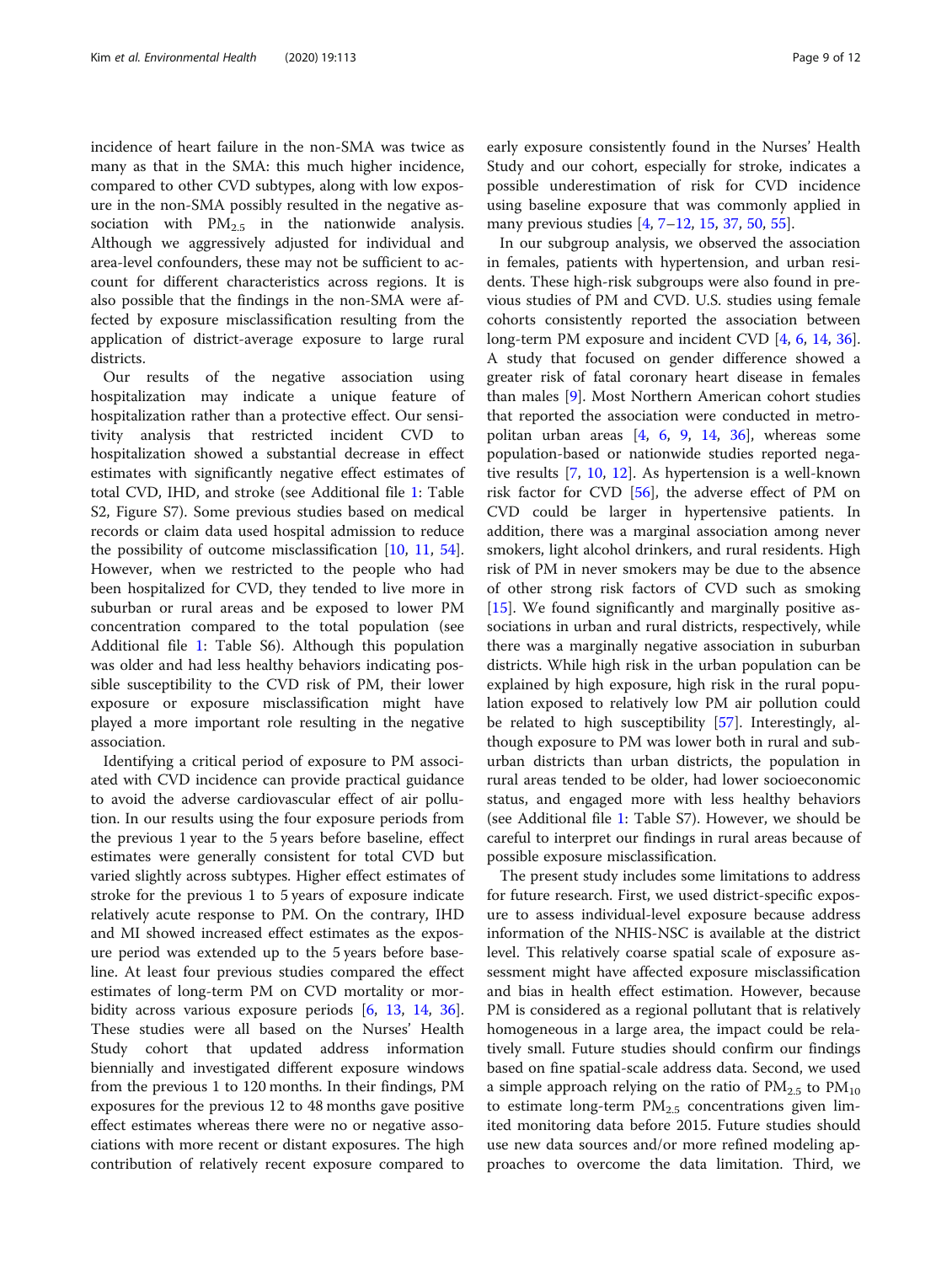<span id="page-9-0"></span>defined CVD incidence relying on the diagnosis code. However, we attempted to reduce the possibility of misclassification by applying a conservative inclusion criterion that restricted the study population to those never diagnosed with CVD for a relatively long-term period of 5 years. Finally, we did not apply two- or multi-pollutant models including other criteria pollutants, because of a concern about exposure misclassification and/or unavailability of predictions at the national scale. Application of district-average exposure given the limited availability of NHIS-NSC address data could result in large exposure misclassification for local pollutants such as  $NO<sub>2</sub>$  as opposed to PM indicated as a regional pollutant [\[58](#page-11-0)]. The national prediction model was not available for the other gaseous criteria pollutants. Future studies should develop national prediction models for other pollutants and confirm our findings after accounting for their impacts.

Despite these limitations, our study has several strengths. Our large population-based nationwide cohort sampled from the entire South Korean population and followed up for about 10 years allowed us to provide generalizable evidence of the association between the prolonged exposure to  $PM_{2.5}$  and the incidence of CVD. Extended information on various socio-demographic and biological characteristics helped reassure the association after accounting for potential confounders and investigate susceptible populations, while annuallyupdated addresses enabled the improvement of accuracy in exposure assessment.

### Conclusions

To reach a consensus on the health effect of PM and the burden of disease on a global scale, the contribution of local studies is highly important. Focusing on cardiovascular disease incidence in a population-based and nationwide cohort and using local exposure assessment for PM in South Korea, our study confirmed the association between long-term exposure to fine particulate matter air pollution and cardiovascular diseases.

### Supplementary Information

Supplementary information accompanies this paper at [https://doi.org/10.](https://doi.org/10.1186/s12940-020-00671-1) [1186/s12940-020-00671-1](https://doi.org/10.1186/s12940-020-00671-1).

Additional file 1: Table S1. Adjusted hazard ratios and 95% confidence intervals of incident cardiovascular diseases for a  $10 \mu g/m<sup>3</sup>$  increase in long-term  $PM_{10}$  and  $PM_{25}$  concentrations for the previous 5 years by three health analysis models in 84,412 Seoul Metropolitan Area residents of the National Health Insurance Service-National Sample Cohort 2.0, South Korea, for 2007-2015. Table S2. Adjusted hazard ratios and 95% confidence intervals of incidence of total cardiovascular diseases and four subtypes defined as hospital admissions for a  $10 \mu g/m<sup>3</sup>$  increase in longterm  $PM_{10}$  and  $PM_{25}$  concentrations for the previous 5 years by five health analysis models in 196,167 subjects of the National Health Insurance Service-National Sample Cohort 2.0 in South Korea for 2007–2015.

Table S3. Adjusted hazard ratios and 95% confidence intervals of incident cardiovascular diseases including cardiovascular deaths for a 10 μg/  $m<sup>3</sup>$  increase in long-term PM<sub>10</sub> and PM<sub>2.5</sub> concentrations for the previous 5 years by five health analysis models in 196,167 subjects of the National Health Insurance Service-National Sample Cohort 2.0 in South Korea for 2007–2015. Table S4. Previous large cohort studies of the association between long-term exposure to  $PM_{10}$  or  $PM_{25}$  and incident cardiovascular diseases. Table S5. Summary statistics of individual-level long-term concentration of  $PM_{10}$  and  $PM_{2.5}$  across four exposure periods and the number of events and incidence of total and subtypes of cardiovascular diseases in 196,167 subjects of the National Health Insurance Service-National Sample Cohort 2.0 in South Korea for 2007–2015 by the Seoul Metropolitan Area (SMA) and non-SMA. Table S6. Descriptive summary statistics of individual- and area-level characteristics, and long-term  $PM_{10}$ and PM<sub>2.5</sub> concentrations of 196,167 total subjects of the National Health Insurance Service-National Sample Cohort 2.0 in South Korea for 2007– 2015 by diagnosis and hospitalization of cardiovascular diseases. **Table** S7. Descriptive summary statistics of individual- and area-level characteristics, and long-term  $PM_{10}$  and  $PM_{25}$  concentrations of 196,167 total subjects of the National Health Insurance Service-National Sample Cohort 2.0 in South Korea for 2007–2015 by diagnosis and hospitalization of cardiovascular diseases. Figure S1. Schematic diagram of subject exclusion criteria and numbers of the National Health Insurance Service- National Sample Cohort 2.0 subjects included or excluded after the application of the criteria. Figure S2. Map of 7 metropolitan cities and 9 provinces in South Korea, 2010. Figure S3. Maps of predicted annual- average concentrations of  $PM_{10}$  across 245,248, and 252 districts in South Korea by 2002, 2007, and 2014, respectively (modified from the maps on [https://](https://tabsoft.co/2T7v6ti) [tabsoft.co/2T7v6ti](https://tabsoft.co/2T7v6ti)). Figure S4. Box plot of the area sizes of districts by 7 metropolitan cities and 9 provinces, South Korea, in 2007. Figure S5. The concentration-response relationship between individual-level long-term concentration of  $PM<sub>2.5</sub>$  for the previous 5 years and the incidence of total cardiovascular disease in 196,167 subjects of the National Health Insurance Service-National Sample Cohort 2.0 in South Korea for 2007–2015. Figure S6. The concentration-response relationship between individuallevel long-term  $PM_{2.5}$  concentration for the previous 5 years and the incidence of ischemic heart disease in 196,167 subjects of the National Health Insurance Service-National Sample Cohort 2.0 in South Korea for 2007–2015. Figure S7. Adjusted hazard ratios and 95% confidence intervals of incidence of total cardiovascular diseases and four subtypes defined as hospital admissions for a 10  $\mu$ g/m<sup>3</sup> increase in long-term PM<sub>10</sub> and  $PM<sub>2.5</sub>$  concentrations by four exposure periods. Hazard ratios were adjusted for sex, age, income, smoking, alcohol use, obesity, physical activity, comorbidity (hypertension, diabetes, or hyperlipidemia), area-level gross regional domestic products, percent of high school graduated or more, and percent of the elderly. HR, hazard ratio; CI, confidence interval; PM<sub>10</sub>, particulate matter 10 μm or less in diameter; PM<sub>2.5</sub>, particulate matter 2.5 μm or less in diameter; IHD, ischemic heart disease; MI, myocardial infarction. Figure S8. Adjusted hazard ratios and 95% confidence intervals of incident cardiovascular diseases including death from cardiovascular diseases for a 10  $\mu$ g/m<sup>3</sup> increase in long-term PM<sub>10</sub> and PM<sub>2.5</sub> concentrations by four exposure windows. Hazard ratios were adjusted for sex, age, income, smoking, alcohol use, obesity, physical activity, comorbidity (hypertension, diabetes, or hyperlipidemia), area-level gross regional domestic products, percent of high school graduated or more, and percent of the elderly. HR, hazard ratio; CI, confidence interval;  $PM_{10}$ , particulate matter 10 μm or less in diameter; PM<sub>2.5</sub>, particulate matter 2.5 μm or less in diameter; IHD, ischemic heart disease; MI, myocardial infarction.

#### Abbreviations

PM: Particulate matter air pollution; CVD: Cardiovascular disease; PM<sub>10</sub>: Particulate matter with a diameter equal to or less than 10  $\mu$ m; PM<sub>2.5</sub>: Particulate matter with a diameter equal to or less than 2.5  $\mu$ m; NHIS: National Health Insurance Service; NHIS-NSC: National Health Insurance Service-National Sample Cohort; NHID: National Health Insurance Database; NHI: National Health Insurance; NHS: National Health Screening; IHD: Ischemic heart disease; MI: Myocardial infarction; HR: Hazard ratio; CI: Confidence interval; ICD-10: International Classification of Disease 10th revision; BMI: Body mass index; GRDP: Gross regional domestic product; C-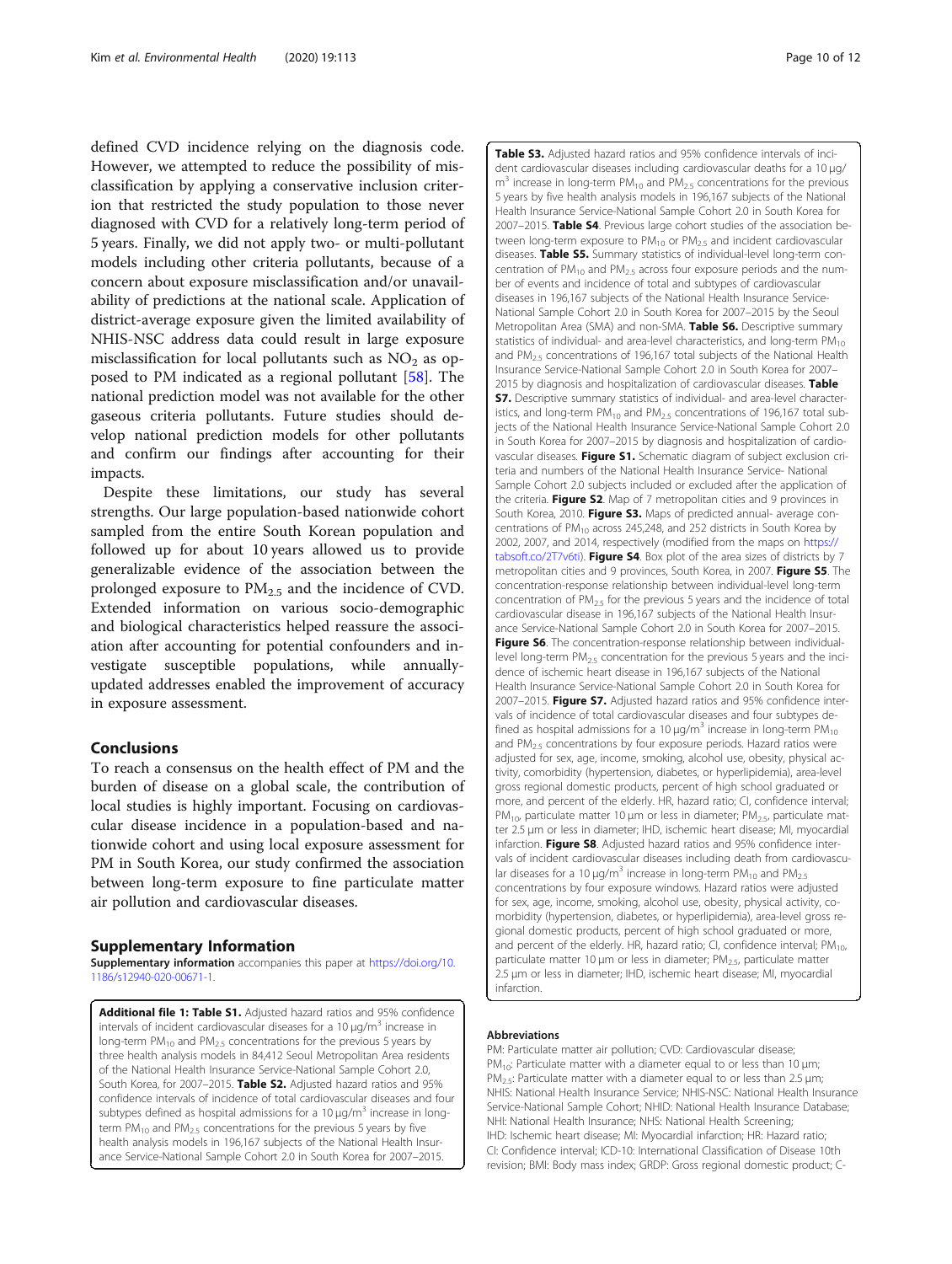<span id="page-10-0"></span>R: Concentration-response; SMA: Seoul Metropolitan Area; SD: Standard deviation

#### Acknowledgments

Not applicable.

#### Authors' contributions

OJK designed the study, completed all statistical analyses, and drafted the manuscript. SHL provided air pollution data, SHK verified health outcome data, and interpreted study results. SYK supervised study design, data analysis, interpretation of results, and manuscript writing. All authors critically reviewed and edited the manuscript. All authors read and approved the final manuscript.

### Funding

This study was supported by the Basic Science Research Program through the National Research Foundation of Korea (NRF) (2018R1A2B6004608, 2013R1A6A3A04059017). Additional support was provided by the National Cancer Center, Korea (NCC-1810220-01). This study used the NHIS-NSC data (REQ0000017708), made by the National Health Insurance Service (NHIS) in South Korea. The authors alone are responsible for the content and writing of the paper.

#### Availability of data and materials

The datasets analyzed in this study are available from the corresponding author SY Kim ([sykim@ncc.re.kr\)](mailto:sykim@ncc.re.kr) on reasonable request.

#### Ethics approval and consent to participate

This study was approved by the Institutional Review Board of the National Cancer Center (IRB code NCC2018–0017).

#### Consent for publication

Not applicable.

### Competing interests

The authors declare that they have no competing interests.

#### Author details

<sup>1</sup>Department of Cancer Control and Population Health, Graduate School of Cancer Science and Policy, National Cancer Center, Goyang-Si, Gyeonggi-Do, South Korea. <sup>2</sup>Graduate School of Public Health, Seoul National University, Seoul, South Korea. <sup>3</sup>Cardiovascular Center, Seoul National University Bundang Hospital, Seongnam-si, Gyeonggi-Do, South Korea. <sup>4</sup>Department of Internal Medicine, Seoul National University, Seoul, South Korea.

## Received: 26 May 2020 Accepted: 21 October 2020

#### References

- Beelen R, Stafoggia M, Raaschou-Nielsen O, Andersen ZJ, Xun WW, Katsouyanni K, et al. Long-term exposure to air pollution and cardiovascular mortality: an analysis of 22 European cohorts. Epidemiology. 2014;25(3):368–78.
- 2. Crouse DL, Peters PA, van Donkelaar A, Goldberg MS, Villeneuve PJ, Brion O, et al. Risk of nonaccidental and cardiovascular mortality in relation to longterm exposure to low concentrations of fine particulate matter: a Canadian national-level cohort study. Environ Health Perspect. 2012;120(5):708–14.
- Laden F, Schwartz J, Speizer FE, Dockery DW. Reduction in fine particulate air pollution and mortality: extended follow-up of the Harvard six cities study. Am J Respir Crit Care Med. 2006;173(6):667–72.
- 4. Miller KA, Siscovick DS, Sheppard L, Shepherd K, Sullivan JH, Anderson GL, et al. Long-term exposure to air pollution and incidence of cardiovascular events in women. N Engl J Med. 2007;356(5):447–58.
- 5. Pope CA III, Burnett RT, Thun MJ, Calle EE, Krewski D, Ito K, et al. Lung cancer, cardiopulmonary mortality, and long-term exposure to fine particulate air pollution. JAMA. 2002;287(9):1132–41.
- Puett RC, Schwartz J, Hart JE, Yanosky JD, Speizer FE, Suh H, et al. Chronic particulate exposure, mortality, and coronary heart disease in the nurses' health study. Am J Epidemiol. 2008;168(10):1161–8.
- 8. Cesaroni G, Forastiere F, Stafoggia M, Andersen ZJ, Badaloni C, Beelen R, et al. Long term exposure to ambient air pollution and incidence of acute coronary events: prospective cohort study and meta-analysis in 11 European cohorts from the ESCAPE project. BMJ. 2014;348:f7412.
- 9. Chen LH, Knutsen SF, Shavlik D, Beeson WL, Petersen F, Ghamsary M, et al. The association between fatal coronary heart disease and ambient particulate air pollution: are females at greater risk? Environ Health Perspect. 2005;113(12):1723–9.
- 10. Gan WQ, Koehoorn M, Davies HW, Demers PA, Tamburic L, Brauer M. Long-term exposure to traffic-related air pollution and the risk of coronary heart disease hospitalization and mortality. Environ Health Perspect. 2011;119(4):501–7.
- 11. Lipsett MJ, Ostro BD, Reynolds P, Goldberg D, Hertz A, Jerrett M, et al. Longterm exposure to air pollution and cardiorespiratory disease in the California teachers study cohort. Am J Respir Crit Care Med. 2011;184(7):828–35.
- 12. Loop MS, McClure LA, Levitan EB, Al-Hamdan MZ, Crosson WL, Safford MM. Fine particulate matter and incident coronary heart disease in the REGARDS cohort. Am Heart J. 2018;197:94–102.
- 13. Puett RC, Hart JE, Suh H, Mittleman M, Laden F. Particulate matter exposures, mortality, and cardiovascular disease in the health professionals follow-up study. Environ Health Perspect. 2011;119(8):1130–5.
- 14. Puett RC, Hart JE, Yanosky JD, Paciorek C, Schwartz J, Suh H, et al. Chronic fine and coarse particulate exposure, mortality, and coronary heart disease in the Nurses' health study. Environ Health Perspect. 2009;117(11):1697–701.
- 15. Stafoggia M, Cesaroni G, Peters A, Andersen ZJ, Badaloni C, Beelen R, et al. Long-term exposure to ambient air pollution and incidence of cerebrovascular events: results from 11 European cohorts within the ESCAPE project. Environ Health Perspect. 2014;122(9):919–25.
- 16. Yazdi MD, Wang Y, Di Q, Zanobetti A, Shwartz J. Long-term exposure to PM<sub>2.5</sub> and ozone and hospital admissions of Medicare participants in the South USA. Environ Int. 2019;130:104879.
- 17. Kim H, Kim J, Kim S, Kang SH, Kim HJ, Kim H, et al. Cardiovascular effects of long-term exposure to air pollution: a population-based study with 900845 person-years of follow-up. J Am Heart Assoc. 2017;6:e007170.
- 18. Liang F, Liu F, Huang K, Yang X, Li J, Xiao Q, et al. Long-term exposure to fine particulate matter and cardiovascular disease in China. JACC. 2020;75(7):707–17.
- 19. Burnett RT, Pope CA III, Ezzati M, Olives C, Lim SS, Mehta S, et al. An integrated risk function for estimating the global burden of disease attributable to ambient fine particulate matter exposure. Environ Health Perspect. 2014;122(4):397–403.
- 20. Cohen AJ, Brauer M, Burnett R, Anderson HR, Frostad J, Estep K, et al. Estimates and 25-year trends of the global burden of disease attributable to ambient air pollution: an analysis of data from the global burden of diseases study 2015. Lancet. 2017;389(10082):1907–18.
- 21. Liu C, Chen R, Sera F, Vicedo-Cabrera AM, Guo Y, Tong S, et al. Ambient particulate air pollution and daily mortality in 652 cities. N Engl J Med. 2019; 381(8):705–15.
- 22. Lee J, Lee JS, Park SH, Shin SA, Kim K. Cohort profile: the National Health Insurance Service-National Sample Cohort (NHIS-NSC), South Korea. Int J Epidemiol. 2017;46(2):e15.
- 23. KOSIS (Korean Statistical Information Service). Current states of urban planning. 2007. [http://kosis.kr/statHtml/statHtml.do?orgId=315&tblId=](http://kosis.kr/statHtml/statHtml.do?orgId=315&tblId=TX_315_2009_H1009&conn_path=I3) [TX\\_315\\_2009\\_H1009&conn\\_path=I3](http://kosis.kr/statHtml/statHtml.do?orgId=315&tblId=TX_315_2009_H1009&conn_path=I3) Accessed 20 July 2020.
- 24. MOIS (Ministry of the Interior and Safety). Statistical Yearbook of Government Administration and Home Affairs. 2007. [https://www.mois.go.](https://www.mois.go.kr/frt/bbs/type001/commonSelectBoardArticle.do?bbsId=BBSMSTR_000000000013&nttId=35500) [kr/frt/bbs/type001/commonSelectBoardArticle.do?bbsId=BBSMSTR\\_](https://www.mois.go.kr/frt/bbs/type001/commonSelectBoardArticle.do?bbsId=BBSMSTR_000000000013&nttId=35500) [000000000013&nttId=35500](https://www.mois.go.kr/frt/bbs/type001/commonSelectBoardArticle.do?bbsId=BBSMSTR_000000000013&nttId=35500) Accessed 20 July 2020.
- 25. Kim SY, Song IS. National-scale exposure prediction for long-term concentrations of particulate matter and nitrogen dioxide in South Korea. Environ Pollut. 2017;226:21–9.
- 26. Song IS, Kim SY. Estimation of representative area-level concentrations of particulate matter (PM<sub>10</sub>) in Seoul, Korea. J Kor Assoc Geographic Inform Stud. 2016;19(4):118–29.
- 27. Hart JE, Yanosky JD, Puett RC, Ryan L, Dockery DW, Smith TJ, et al. Spatial modeling of  $PM_{10}$  and  $NO<sub>2</sub>$  in the continental United States, 1985-2000. Environ Health Perspect. 2009;117(11):1690–6.
- 28. Vienneau D, De Hoogh K, Beelen R, Fischer P, Hoek G, Briggs D. Comparison of land-use regression models between Great Britain and the Netherlands. Atmos Environ. 2010;44(5):688–96.